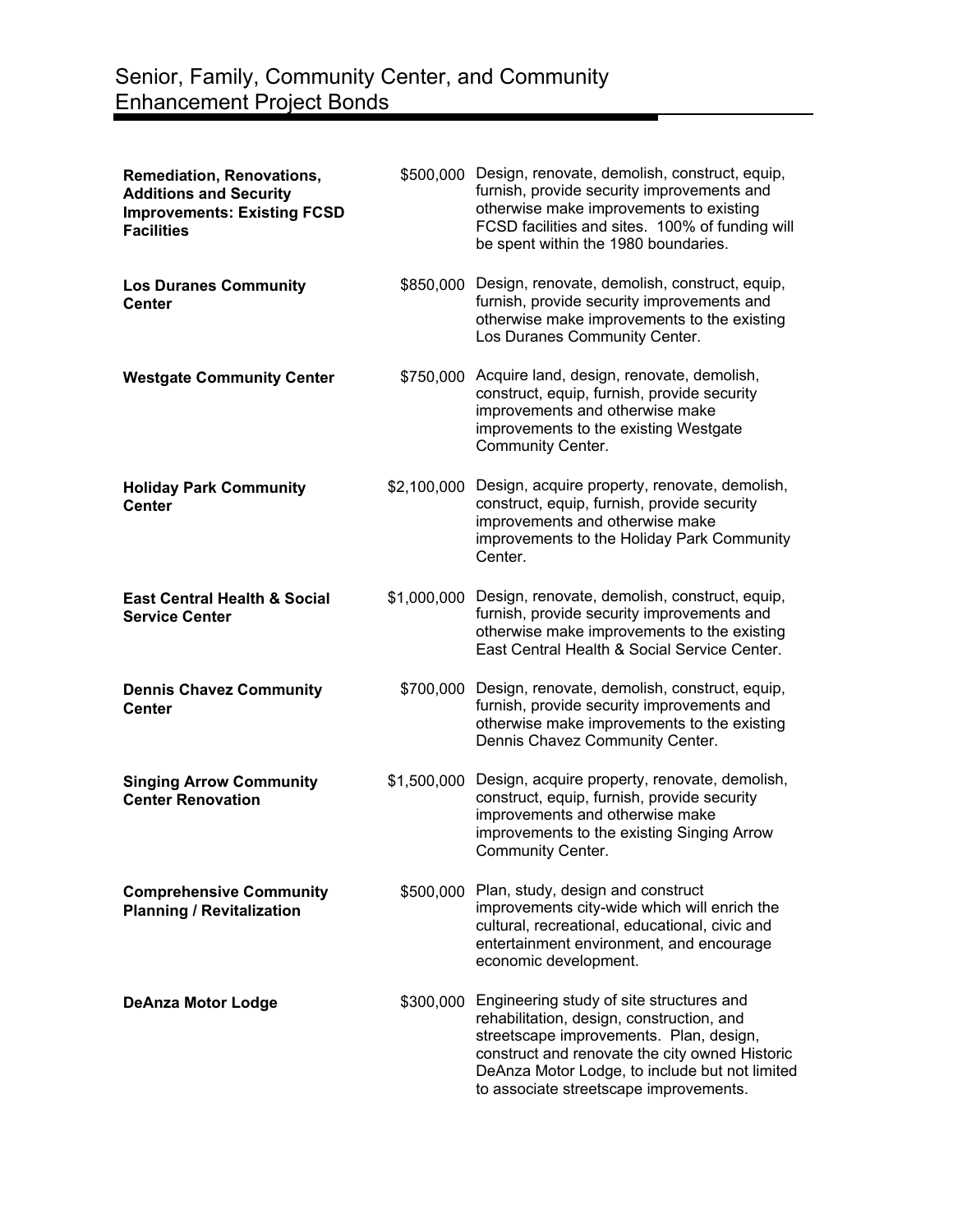| <b>Railyard Improvements &amp;</b><br><b>Renovations</b>                                                      |           | \$1,000,000 To acquire property, plan, design, and<br>construct improvements in support of the<br>redevelopment of the Rail Yards site in<br>Barelas, including, but not limited to,<br>streetscape and site accessibility<br>improvements, and to stabilize, rehabilitate,<br>and remediate the site and buildings on the<br>site.                    |
|---------------------------------------------------------------------------------------------------------------|-----------|--------------------------------------------------------------------------------------------------------------------------------------------------------------------------------------------------------------------------------------------------------------------------------------------------------------------------------------------------------|
| <b>Senior Affairs Facilities</b><br><b>Rehabilitation</b>                                                     |           | \$1,000,000 Plan, design, construct, rehabilitate and<br>purchase equipment for senior centers, fitness<br>centers and other senior program facilities to<br>improve, maintain, enhance and extend the<br>service life of the City's facilities and grounds.                                                                                           |
| District 1, Senior, Family,<br><b>Community Center and</b><br><b>Community Enhancement</b><br><b>Projects</b> |           | \$200,000 Study, design, develop, construct, demolish,<br>equip, rehabilitate, expand, repair, furnish,<br>landscape, streetscape, enhance and<br>otherwise improve City-owned community<br>centers including those for families, youth,<br>senior citizens, and acquire land; and other<br>community enhancement projects that benefit<br>District 1. |
| District 2, Senior, Family,<br><b>Community Center and</b><br><b>Community Enhancement</b><br><b>Projects</b> | \$50,000  | Study, design, develop, construct, demolish,<br>equip, rehabilitate, expand, repair, furnish,<br>landscape, streetscape, enhance and<br>otherwise improve City-owned community<br>centers including those for families, youth,<br>senior citizens, and acquire land; and other<br>community enhancement projects that benefit<br>District 2.           |
| District 3, Senior, Family,<br><b>Community Center and</b><br><b>Community Enhancement</b><br><b>Projects</b> | \$100,000 | Study, design, develop, construct, demolish,<br>equip, rehabilitate, expand, repair, furnish,<br>landscape, streetscape, enhance and<br>otherwise improve City-owned community<br>centers including those for families, youth,<br>senior citizens, and acquire land; and other<br>community enhancement projects that benefit<br>District 3.           |
| District 6, Senior, Family,<br><b>Community Center and</b><br><b>Community Enhancement</b><br><b>Projects</b> | \$300,000 | Study, design, develop, construct, demolish,<br>equip, rehabilitate, expand, repair, furnish,<br>landscape, streetscape, enhance and<br>otherwise improve City-owned community<br>centers including those for families, youth,<br>senior citizens, and acquire land; and other<br>community enhancement projects that benefit<br>District 6.           |